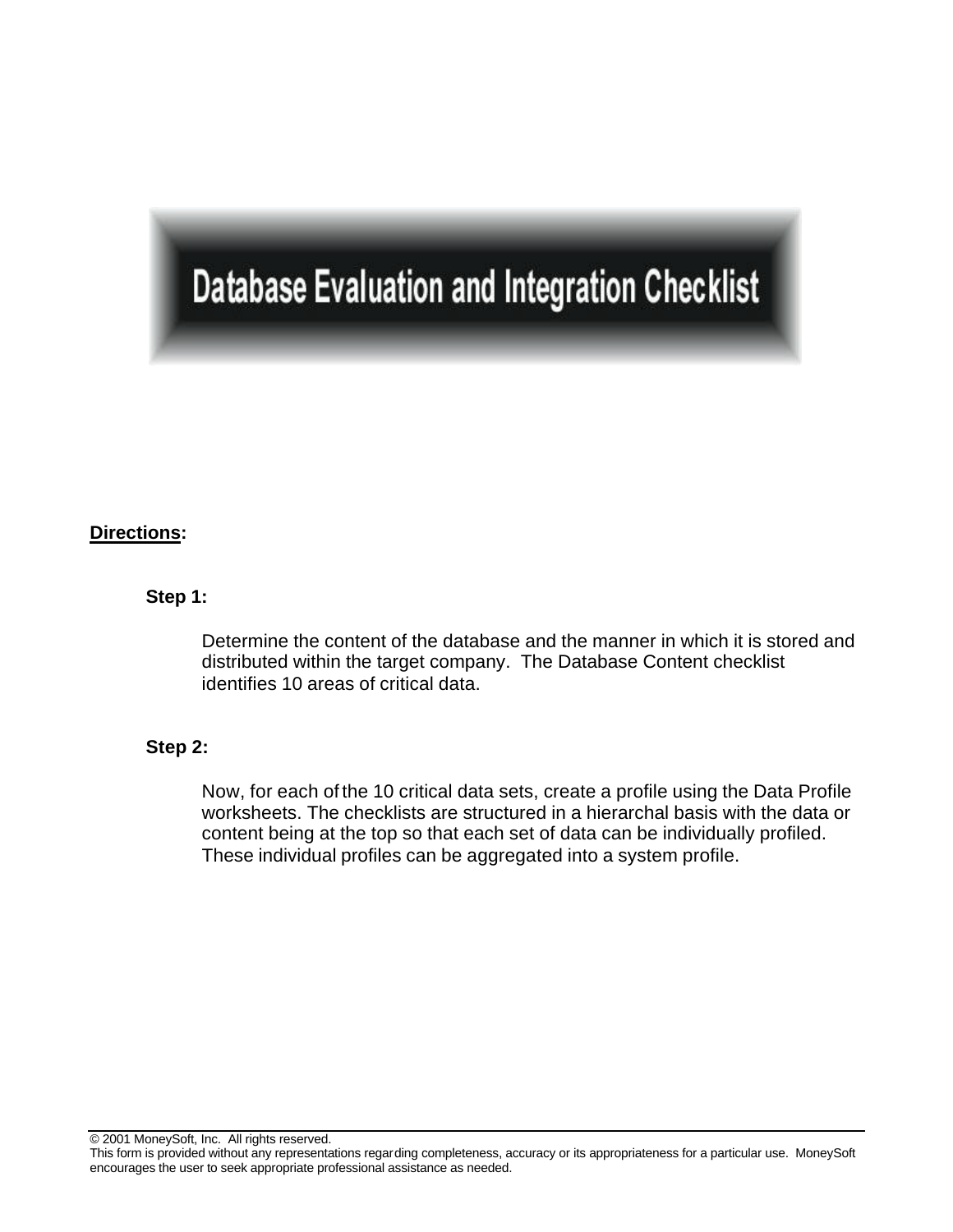## **Step 1: Database Content Checklist**

| <b>Prepared By</b><br><b>Target Company</b> |
|---------------------------------------------|
|---------------------------------------------|

#### **Does the target's database include any of the following ten critical data:**

- o **Contact information**
- o **Personal and business information**
- o **Customer order history and preferences**
- o **Order and fulfillment dates**
- o **Credit information and payment history**
- o **Prospect inquiries and sales in process**
- o **Service and support records**
- o **Website registrations**
- o **Demographic information about customers and prospects**
- o **Response to marketing campaigns**

#### **How is the target's data stored and distributed:**

- $\bigcirc$  In one integrated system
	- $O$  On a single machine
	- $O$  Over a LAN
	- $\bigcirc$  Over a WAN (private)
	- $\bigcirc$  Over a WAN (web-based)
- $\bigcirc$  Across several software/hardware configurations
	- $O$  On a single machine
	- o Over a LAN
	- $\bigcirc$  Over a WAN (private)
	- $\bigcirc$  Over a WAN (web-based)

© 2001 MoneySoft, Inc. All rights reserved.

This form is provided without any representations regarding completeness, accuracy or its appropriateness for a particular use. MoneySoft encourages the user to seek appropriate professional assistance as needed.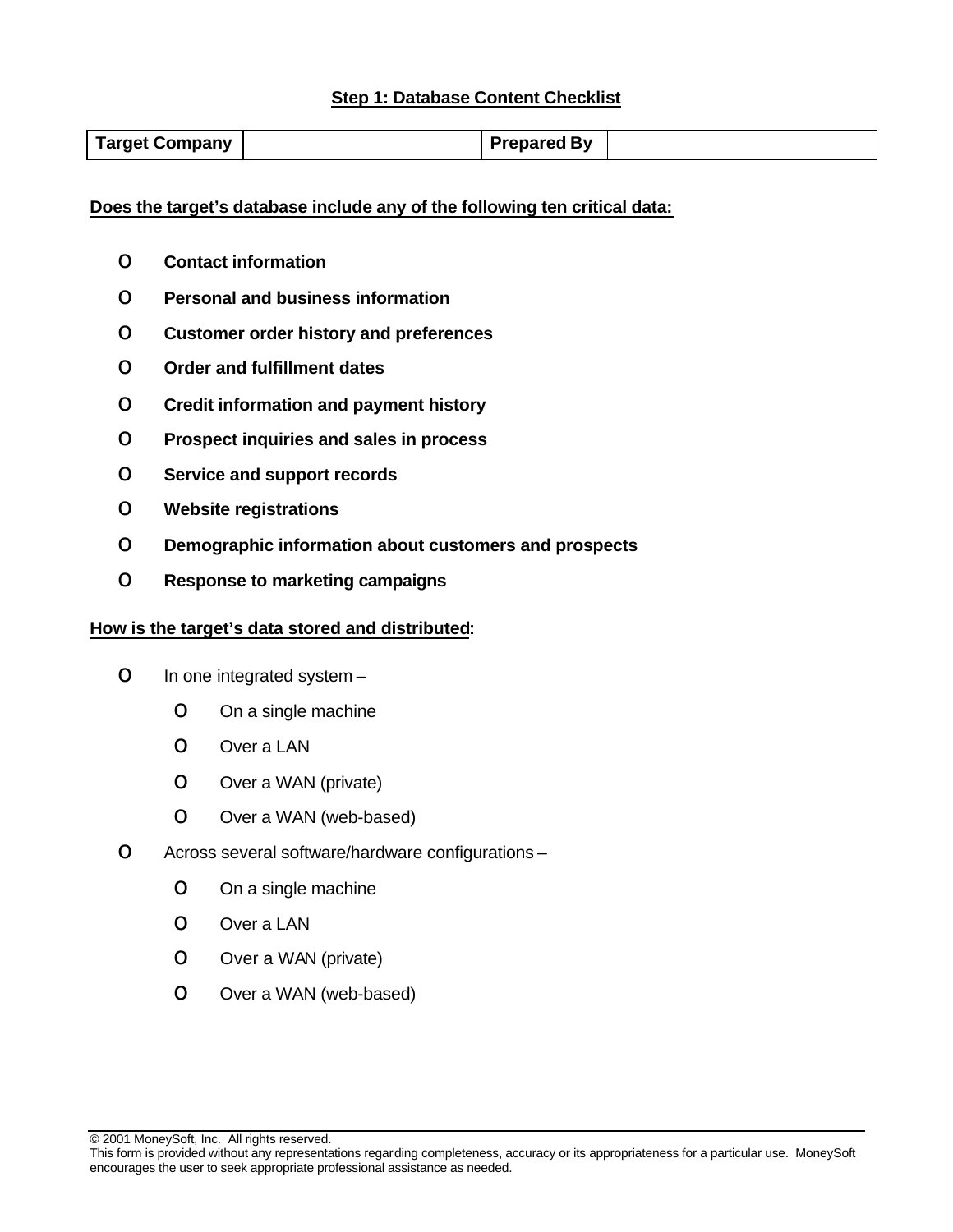# **Step 2: Data Profile Worksheet**

| <b>Target Company</b> | Data Group  |  |
|-----------------------|-------------|--|
| <b>Prepared By</b>    | <b>Date</b> |  |

## **Hardware and Software Configuration:**

- O Details on the server or computer:
	- o Manufacturer/Model
	- o Operating System
	- o Processor
	- o RAM
	- O Storage Capacity
	- o Ports
- o Location of the server
- $O$  Date Installed
- o Number of clients
- O Is system purchased or leased?
- $\circ$  Is hardware under warranty? (List details)
- $\circ$  List the software and applications related to the data
- o Software developed internally or from outside vendor?
- $\bigcirc$  Is the software:
	- $\bigcirc$  Owned by the company?
	- O Licensed? Expiration Date:
- $\circ$  To what degree is the software documented?
- o List language used for development
- $\bigcirc$  List details of any warranties for software
- $\circ$  List any annual maintenance or support fees
- $\circ$  How many records is the software capable of handling?
- $\circ$  Is the software expandable?
- $\circ$  Does the software and data integrate with any other applications?

© 2001 MoneySoft, Inc. All rights reserved.

This form is provided without any representations regarding completeness, accuracy or its appropriateness for a particular use. MoneySoft encourages the user to seek appropriate professional assistance as needed.